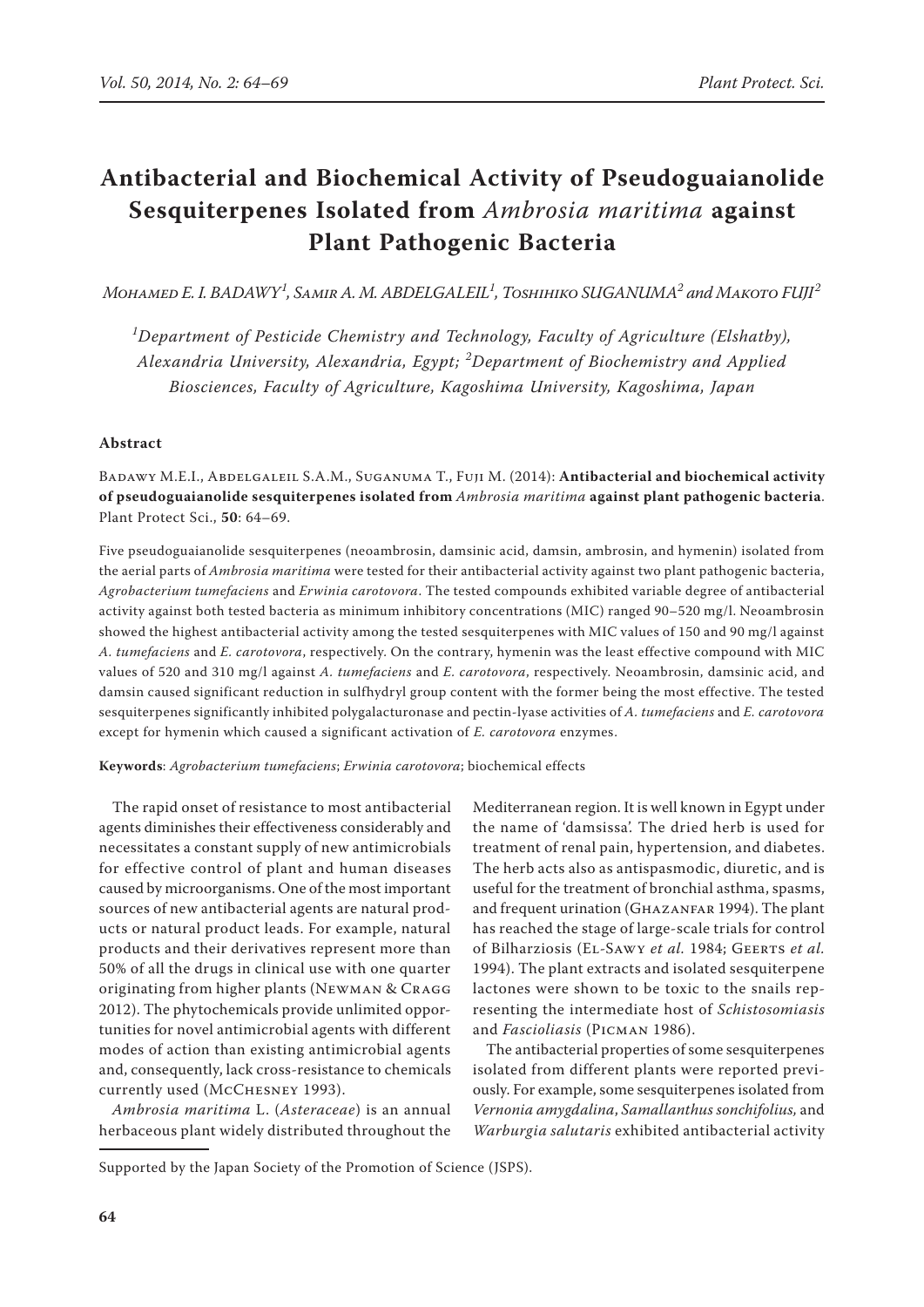against foodborne bacteria (RABE & STADEN 2000; Lin *et al.* 2003; Erasto *et al.* 2006). In our previous studies, the sesquiterpenes isolated from the stem bark of *Magnolia grandiflora* and aerial parts of *Varthemia iphionoides* showed potent antibacterial activity against both foodborne and phytopathogenic bacteria (Al-DABBAS *et al.* 2005; ABDELGALEIL & AHMED 2008).

The sesquiterpenes damsin, ambrosin, and tribromoambrosin isolated from *Ambrosia maritima* were found to have toxic effect against the freshwater snails *Biomphalaria alexandrina* and *Bulinus truncates* (Shoeb & El-Emam 1976). It was also demonstrated that the sesquiterpenes isolated from this plant possessed cytotoxic effect on Chinese hamster's lung cells (V-79) (Nagaya *et al*. 1994). Recently, the insecticidal, herbicidal, and molluscicidal activities of some sesquiterpenes isolated from *A. maritima* have been described (ABDELGALEIL 2010).

Most of the work on the antimicrobial effects of phytochemicals has been performed on human pathogens, spoilage microorganisms, and dermatophytes, with limited research on phytopathogenic microorganisms. Therefore, the current study was aimed at evaluating the antibacterial activity of sesquiterpenes neoambrosin, damsinic acid, damsin, ambrosin, and hymenin isolated from the aerial parts of *A. maritima* plant against phytopathogenic bacteria *Agrobacterium tumefaciens* and *Erwinia carotovora*. The effects of these five sesquiterpenes on sulfhydryl group contents, and the activities of polygalacturonase and pectin-lyase were also examined to determine the possible modes of action.

# **MATERIAL AND METHODS**

*Chemicals and test bacteria*. Thiobarbituric acid and 5,5'-dithio-*bis*-(2-nitrobenzoic acid) (DTNB) were purchased from Sigma-Aldrich Corporation (St. Louis, USA). All chemicals and solvents were used without further purification. Plant pathogenic bacteria of crown gall disease *Agrobacterium tumefaciens* (family: Rhizobiaceae; class: Alpha Proteobacteria) and soft mold disease *Erwinia carotovora* (family: Enterobacteriaceae; class: Gamma Proteobacteria) were provided by Microbiology Laboratory, Department of Plant Pathology, Faculty of Agriculture, Alexandria University, Egypt. The bacterial strains were maintained on nutrient agar medium (NA: peptone 10 g, meat extract 5 g, sodium chloride 2.5 g, and agar 10 g in 1 l distilled water) at 37°C.

*Extraction and isolation of sesquiterpenes from Ambrosia maritima***.** The pseudoguaianolide ses-



Figure 1. Chemical structures of sesquiterpenes isolated from *Ambrosia maritima* 

1 – neoambrosin;, 2– damsinic acid; 3 – damsin, 4 – ambrosin, 5 – hymenin

quiterpenes, neoambrosin (1), damsinic acid (2), damsin (3), ambrosin (4), and hymenin (5) were isolated from chloroform extract of *A. maritima* as previously described by ABDELGALEIL (2010). The chemical structures (Figure 1) of substances were confirmed on the basis of their spectroscopic data of UV-Vis, IR, 1D & 2D NMR and MS.

*Minimum inhibitory concentration (MIC) assay***.**  The *in vitro* antibacterial activity of sesquiterpenes was assayed using NA dilution method against *A. tumefaciens* and *E. carotovora*. Preliminary screening tests were performed at concentrations ranging 10–550 mg/l. For determination of a minimum inhibitory concentration (MIC), the isolated sesquiterpenes were dissolved in dimethyl sulfoxide (DMSO) and added to NA medium immediately before it was poured into the Petri dishes at a temperature of 40–45°C. Parallel controls were maintained with water and DMSO mixed with NA medium. One loopful of microorganism suspensions in Nutrient Broth (NB) medium ( $\approx$  6 µl) was spotted on the surface of NA medium (ten spots per plate) and then incubated at 37°C for 24 hours. The antibiotic streptomycin was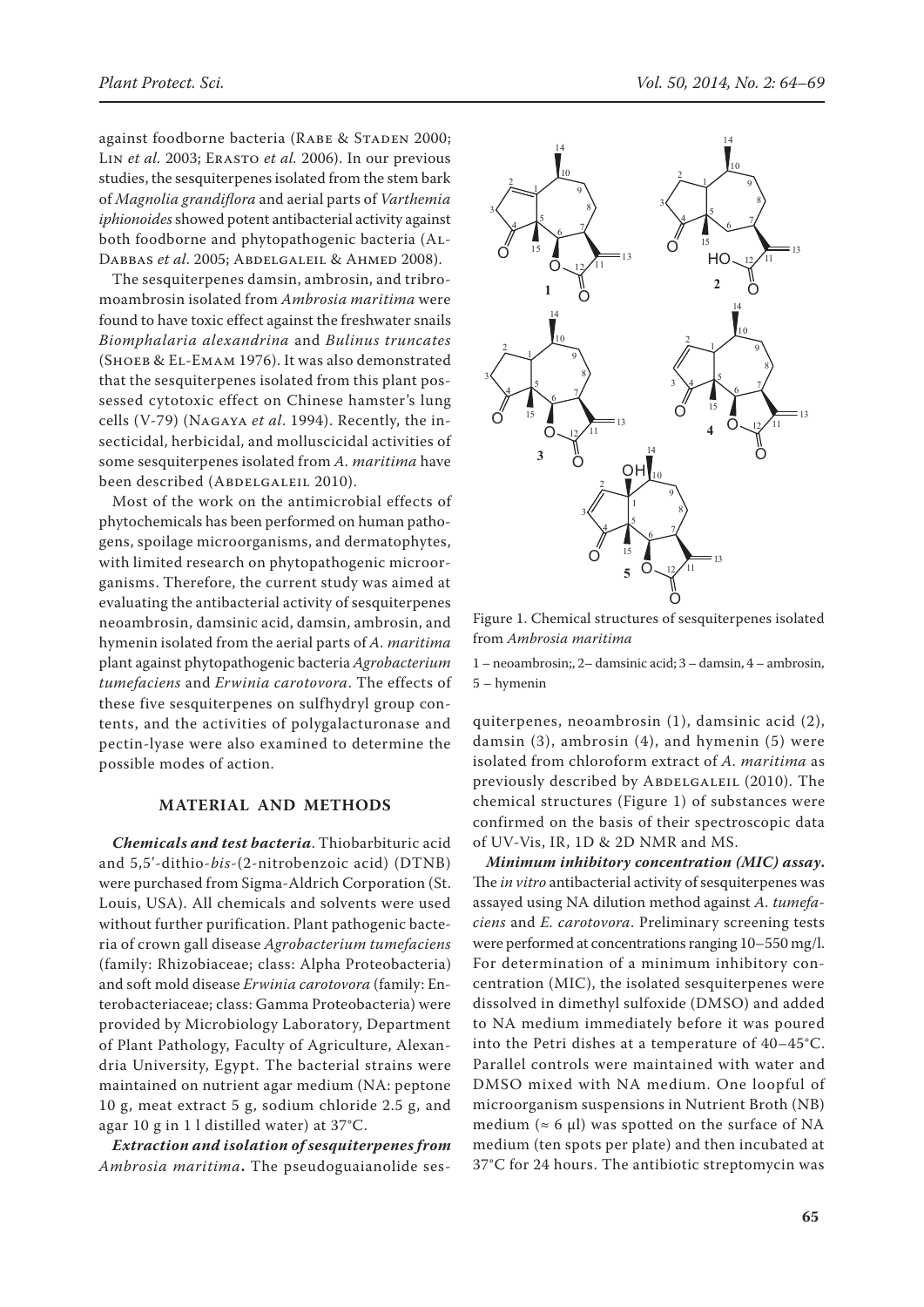used as positive control. Each concentration was tested in triplicate. The MIC was determined as the lowest concentration of the compound required to completely inhibit a bacterial growth after incubation at 37°C for 24 hours.

*Determination of sulfhydryl groups***.** The concentration of sulfydryl groups was determined by Ellman's reagent, 5,5'-dithio-*bis*-(2-nitrobenzoic acid) (DTNB) according to the method of WELCH and NORVELL (1993). Bacterial suspensions were treated with 100 mg/l of isolated sesquiterpenes in 0.9% NaCl during 12 h at room temperature. 100 ml of the mixture was added in 1.9 ml of 0.2M Tris-HCl buffer, pH 8.2 containing 0.2M Na-EDTA. Then, 0.5 ml of 10mM DTNB was added to the reaction mixture. After 15 min at room temperature, the mixture was centrifuged at 600 *g* and the supernatant was assayed for reactive sulfhydryl groups at 412 nm on a Unico 1200 Spectrophotometer (UNICO, Dayton, USA). The concentration of sulfhydryl groups in the sample was calculated from the molar extinction coefficient of thio-*bis*-(2-nitrobenzoic acid) – TNB  $(14\ 150\ M^{-1}cm^{-1})$  according to RIDDLES *et al.* (1983).

*Polygalacturonase and pectin-lyase activities assay***.** Bacterial strain was used for enzyme production on liquid medium containing citrus pectin as a sole carbon source. Its composition was as follows: 1% citrus pectin, 0.14% (NH<sub>4</sub>)<sub>2</sub>SO<sub>4</sub>, 0.20% K<sub>2</sub>HPO<sub>4</sub>, and  $0.02\%$  MgSO<sub>4</sub>.7H<sub>2</sub>O (pH was adjusted to 6.5 before autoclaving). 50 ml of the medium containing 100 mg/l of the tested compounds was shaken and inoculated with 0.5 ml of bacterial suspension of a 24-h old culture. At the end of incubation period (6 days) at 30°C, the biomass was separated by centrifugation at 6000 *g* for 10 minutes. Polygalacturonase (PGase) and pectin-lyase (PLase) activities were determined colourimetrically by thiobarbituric acid (TBA) reagent according to the method of Nelson (1944) and that modified by Aboaba (2009). The reaction mixture containing 0.3 ml of enzyme extract and 0.8 ml (1.0%) of citrus pectin in 0.2M acetate buffer (pH 4.5) was incubated at 30°C for 1 hours. Following incubation, 2.5 ml of a mixture comprising 2.5 ml of 1M HCl and 5 ml of 0.04M thiobarbituric acid was added and the reaction mixture was mixed thoroughly. The tested tube was then placed into a water bath for 30 min, cooled and the absorbance was read at 515 nm for PG activity and at 550 nm for PL activity by a Unico 1200-Spectrophotometer. An untreated control sample was used for blank reading. One unit per ml (U/ml) of PGase and PLase is defined as the amount of enzyme which produced an increase of 0.01 in absorbance at 515 nm and 505 nm, respectively per 1 min, under optimal conditions.

*Statistical analysis***.** Statistical analysis was performed using the SPSS 12.0 software program (Statistical Package for Social Sciences; SPSS, Chicago, USA). The data of sulfhydryl group contents and enzyme activities were analysed by One-Way Analysis of Variance (ANOVA). Mean separations were performed by Student-Newman-Keuls (SNK) test and differences at  $P \leq 0.05$  were considered as significant.

#### **RESULTS**

*In vitro antibacterial activity of sesquiterpenes*. The minimum inhibitory concentrations (MIC) (defined as the lowest concentration of substance that completely inhibited the growth of the organism) of sesquiterpenes (1–5) on plant pathogenic bacteria *A. tumefaciens* and *E. carotovora* are given in Table 1. All of the tested compounds showed inhibitory effect against both bacterial strains. Compound 1 showed the highest antibacterial activity among the tested sesquiterpenes as MIC values were 150 and 90 mg/l against *A. tumefaciens* and *E. carotovora*, respectively. Compound 3 showed a relatively strong inhibitory effect while compound 5 revealed the lowest inhibitory effect with MIC values of 520 and 310 mg/l against *A. tumefaciens* and *E. carotovora*, respectively. In addition, *E. carotovora* was more sensitive to the tested compounds than *A. tumefaciens*. The sesqiterpenes lactones showed weaker antibacterial activity than the antibiotic streptomycin.

*Effect of sesquiterpenes on sulfhydryl group content*. The reduction of sulfhydryl group concentrations in *A. tumefaciens* and *E. carotovora* suspensions treated with 100 mg/l of sesquiterpenes (1–5) is given in Table 2. The results showed that some of the tested compounds

Table 1. *In vitro* antibacterial activity of sesquiterpenes isolated from *Ambrosia maritima* against *Agrobacterium tumefaciens* and *Erwinia carotovora*

|                   | MIC (mg/l)     |               |  |
|-------------------|----------------|---------------|--|
| Compound          | A. tumefaciens | E. carotovora |  |
| Neoambrosin (1)   | 150            | 90            |  |
| Damsinic acid (2) | 500            | 200           |  |
| Damsin (3)        | 175            | 160           |  |
| Ambrosin (4)      | 510            | 215           |  |
| Hymenin (5)       | 520            | 310           |  |
| Streptomycin      | 5              | 10            |  |

MIC – minimum inhibitory concentration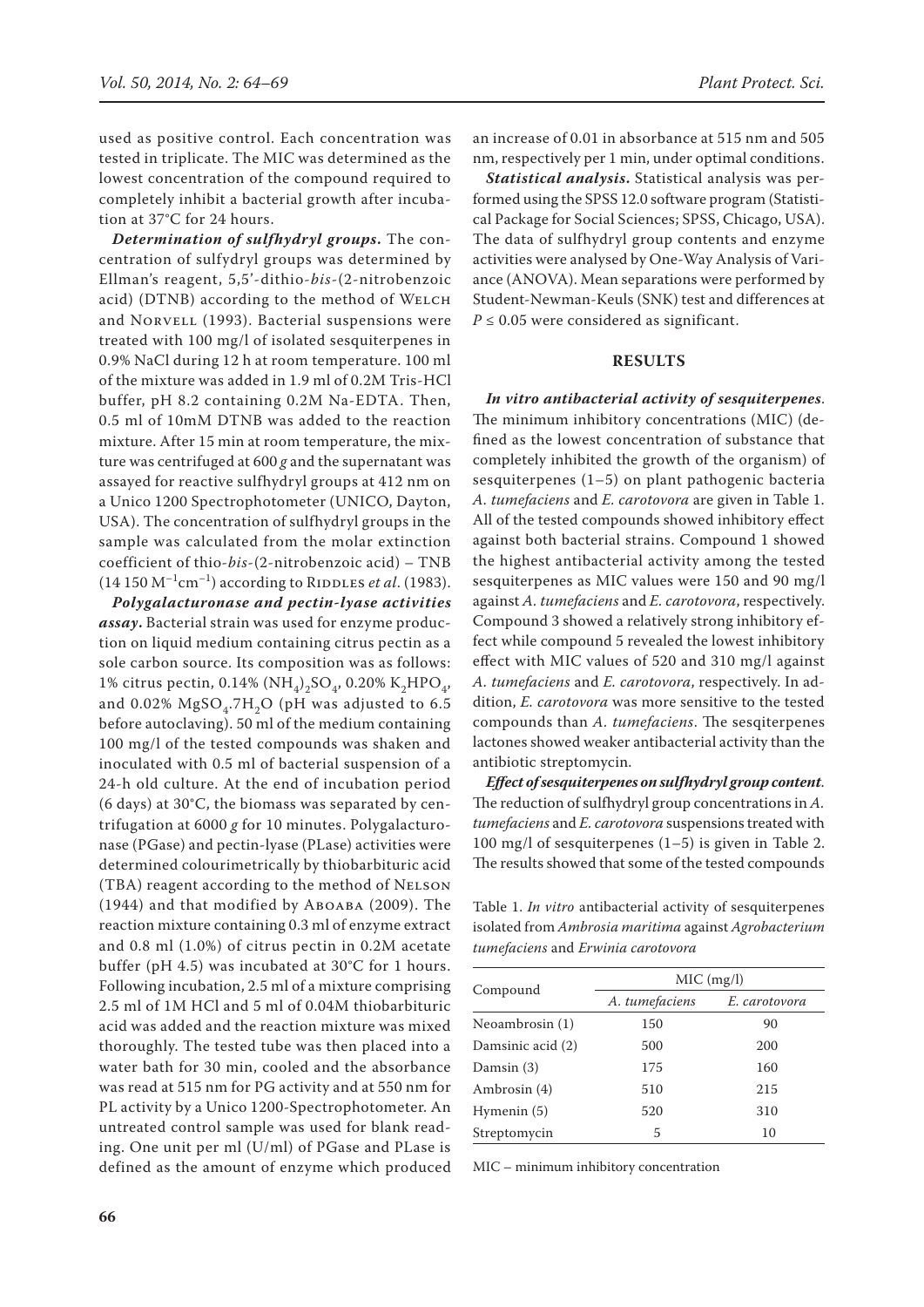| Compound          | Concentration of free sulfhydryl (mol/l)<br>in the original sample |               | Reduction $(\%) \pm SE$ |                            |
|-------------------|--------------------------------------------------------------------|---------------|-------------------------|----------------------------|
|                   | A. tumefaciens                                                     | E. carotovora | A. tumefaciens          | E. carotovora              |
| Control           | 0.087                                                              | 0.065         | $0.0^{\circ} \pm 0.00$  | $0.0^d \pm 0.00$           |
| Neoambrosin $(1)$ | 0.062                                                              | 0.041         | $28.7^a \pm 2.79$       | $36.6^a \pm 1.41$          |
| Damsinic acid (2) | 0.069                                                              | 0.050         | $20.7^{ab} \pm 5.42$    | $22.8^{abc} \pm 6.65$      |
| Damsin (3)        | 0.068                                                              | 0.046         | $22.0^{ab} \pm 3.05$    | $30.1^{ab} \pm 2.93$       |
| Ambrosin (4)      | 0.086                                                              | 0.060         | $0.61^{\circ} \pm 4.27$ | $7.3^{\text{cd}} \pm 7.04$ |
| Hymenin (5)       | 0.080                                                              | 0.056         | $8.5^{bc} \pm 2.11$     | $13.8^{bcd} \pm 4.53$      |

Table 2. Analysis of sulfhydryl groups contents in bacteria suspensions of *Agrobacterium tumefaciens* and *Erwinia carotovora* after 12 h of treatment with 100 mg/l of sesquiterpenes isolated from *Ambrosia maritima*

Data are average of three replicates  $\pm$  SE; values within a column bearing different letters indicate significant differences  $(P \le 0.05)$  according to Student-Newman-Keuls (SNK) test

(1–3) caused significant reduction of sulfhydryl content with compound 1 being the most effective (28.7 and 36.6% reduction in *A. tumefaciens* and *E. carotovora*, respectively). Compounds 4 and 5 had no significant effect on reduction of sulfhydryl group contents.

**I***nhibitory effects of sesquiterpenes on PGase and PLase enzymes*. The *in vivo* inhibitory effects of sesquiterpenes on PGase and PLase enzymes that were isolated from bacteria grown in NB medium containing 100 mg/l are shown in Tables 3 and 4. The tested sesquiterpenes significantly inhibited PGase activity of *A. tumefaciens* and *E. carotovora* except for compound 5 which caused significant activation of *E. carotovora* enzyme (Table 3). Compounds 1 and 4 exhibited the significantly highest inhibitory effect on the enzyme activity in both tested bacteria. In the case of PLase, ambrosin (4) showed the highest inhibitory effect of enzyme activity with 72.8 and 74.3% reduction in *A. tumefaciens* and *E. carotovora*, respectively (Table 4). Compounds 1–3 also caused a significant reduction of the enzyme activity of both

tested bacteria. Similarly, compound 5 increased the activity of this enzyme isolated from *E. carotovora*.

# **DISCUSSION**

Our results showed that the isolated sesquiterpenes (1–5) displayed antibacterial activity against the two tested bacteria. The antibacterial activities of the isolated compounds were comparable with those of a sesquiterpene lactone costunolide but less than those of parthenolide evaluated against both bacteria (ABDELGALEIL & AHMED 2005).

*A. tumefaciens* and *E. carotovora* are Gram-negative bacteria and the antibacterial activity of sesquiterpenes was more pronounced against Gram-positive than against Gram-negative bacteria. This generally higher resistance among Gram-negative bacteria could be ascribed to the presence of their outer membrane, surrounding the cell wall, which restricts diffusion of hydrophobic compounds through its lipopolysaccharide covering (RATLEDGE & WILKINSON 1988). Our

Table 3. Effect of sesquiterpenes isolated from *Ambrosia maritima* at 100 mg/l on the activity of polygalacturonase in *Agrobacterium tumefaciens* and *Erwinia carotovora*

| Compound          | Polygalacturonase $(U/ml) \pm SE$ |                 | Reduction $(\%) \pm SE$ |                                 |
|-------------------|-----------------------------------|-----------------|-------------------------|---------------------------------|
|                   | A. tumefaciens                    | E. carotovora   | A. tumefaciens          | E. carotovora                   |
| Control           | $1.21 \pm 0.07$                   | $0.83 \pm 0.04$ | $0.0^{\circ} \pm 0.00$  | $0.0^{\circ} \pm 0.00$          |
| Neoambrosin (1)   | $0.42 \pm 0.02$                   | $0.25 \pm 0.04$ | $65.4^a \pm 1.65$       | $70.3^a \pm 4.37$               |
| Damsinic acid (2) | $0.57 \pm 0.02$                   | $0.47 \pm 0.04$ | $53.0^b \pm 1.61$       | $43.7^b + 4.84$                 |
| Damsin $(3)$      | $0.51 \pm 0.02$                   | $0.46 \pm 0.04$ | $57.8^{ab} \pm 1.79$    | $44.7^{\rm b} \pm 4.70^{\rm c}$ |
| Ambrosin (4)      | $0.43 \pm 0.02$                   | $0.29 \pm 0.05$ | $64.5^a \pm 1.88$       | $65.0^a \pm 6.08$               |
| Hymenin $(5)$     | $0.61 \pm 0.04$                   | $1.33 \pm 0.04$ | $49.3^b \pm 2.98$       | $-59.0^d \pm 5.13$              |

Data are average of three replicates ± SE; values within a column bearing different letters indicate significant differences  $(P \le 0.05)$  according to Student-Newman-Keuls (SNK) test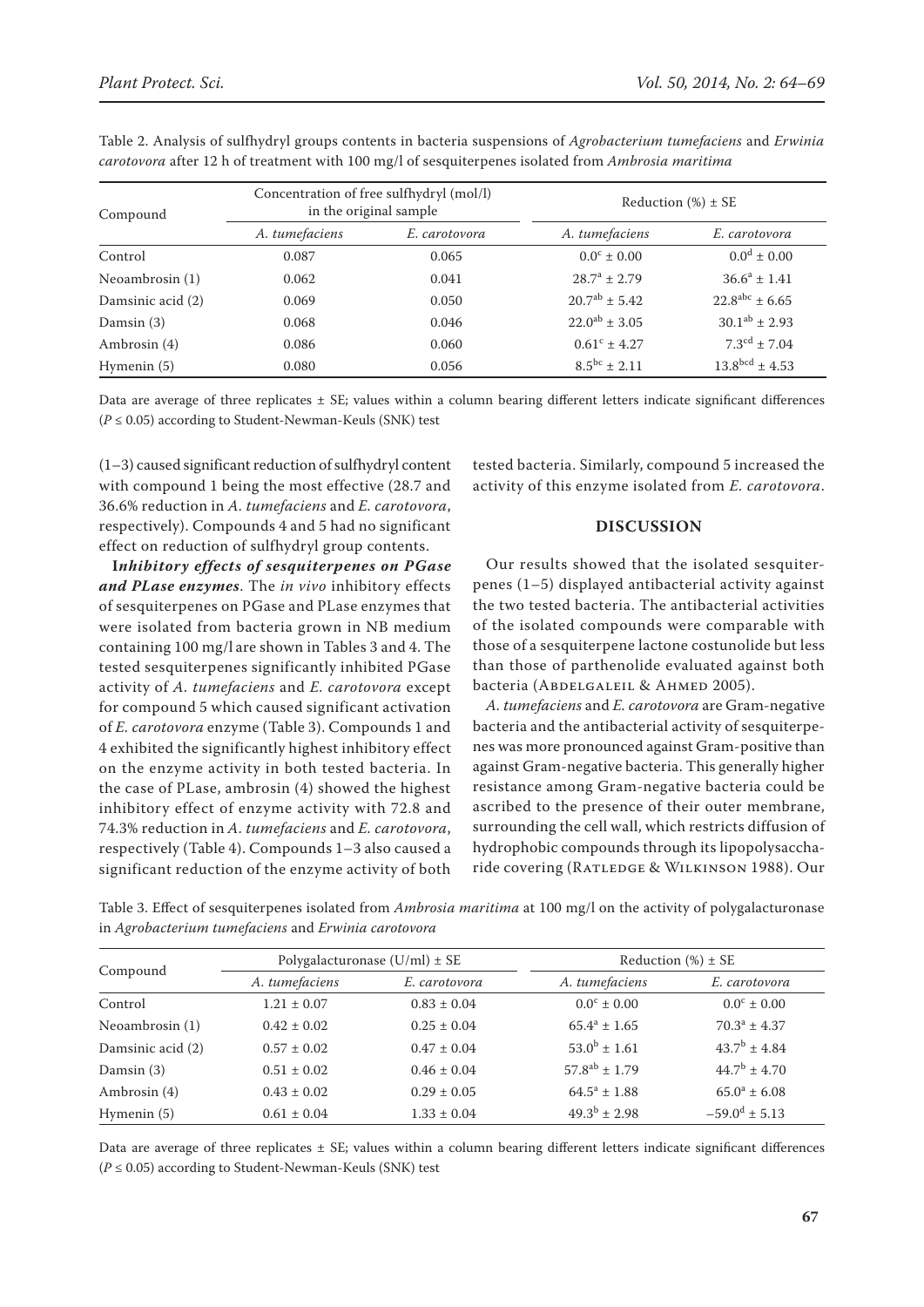| Treatments        | Pectin-lyase $(U/ml) \pm SE$ |                 | Reduction $(\%) \pm SE$ |                        |
|-------------------|------------------------------|-----------------|-------------------------|------------------------|
|                   | A. tumefaciens               | E. carotovora   | A. tumefaciens          | E. carotovora          |
| Control           | $1.14 \pm 0.09$              | $0.95 \pm 0.09$ | $0.0^{\circ} \pm 0.00$  | $0.0^{\circ} \pm 0.00$ |
| Neoambrosin (1)   | $0.51 \pm 0.04$              | $0.29 \pm 0.02$ | $55.6^b \pm 3.59$       | $69.1^{ab} \pm 2.49$   |
| Damsinic acid (2) | $0.65 \pm 0.02$              | $0.43 \pm 0.04$ | $43.5^{\rm b}$ + 1.35   | $54.8^b \pm 4.41$      |
| Damsin $(3)$      | $0.54 \pm 0.04$              | $0.42 \pm 0.02$ | $52.4^b \pm 3.16$       | $55.7^b \pm 1.91$      |
| Ambrosin (4)      | $0.31 \pm 0.05$              | $0.24 \pm 0.02$ | $72.8^a \pm 4.42$       | $74.3^a \pm 1.91$      |
| Hymenin (5)       | $0.65 \pm 0.05$              | $2.83 \pm 0.01$ | $43.0^b \pm 4.15$       | $-196.8^d \pm 1.27$    |

Table 4. Effect of sesquiterpenes isolated from *Ambrosia maritima* at 100 mg/l on the activity of pectin-lyase in *Agrobacterium tumefaciens* and *Erwinia carotovora*

Data are average of three replicates ± SE; values within a column bearing different letters indicate significant differences (*P* ≤ 0.05) according to Student-Newman-Keuls (SNK) test

results indicated that the low antibacterial activity of sesquiterpenes against the two Gram-negative bacteria was in agreement with other studies on different sesquiterpenes. For example, RABE and STADEN (2000) reported that a sesquiterpene, muzigadial, was more effective against Gram-positive bacteria *Staphylococcus aureus* (12.5 μg/ml), *Bacillus subtilis*  (12.5 μg/ml), and *Micrococcus luteus* (50.0 μg/ml) than Gram-negative bacteria. Özçelik *et al.* (2009) added that the three sesquiterpene lactones (centaurepensin = chlorohyssopifolin A, chlorojanerin, and 13-acetyl solstitialin A) showed a high activity profile  $(MIC = 26 - 128 \mu g/ml)$  against Gram-positive strains *Enterococcus faecalis* and *S. aureus* compared with Gram-negative strains *Escherichia coli* and *Pseudomonas aeruginosa* (MIC = 64–256 μg/ml).

As could be previously seen, compounds 1–3, which showed the highest *in vitro* antibacterial activity against both tested bacteria, caused also the highest reduction of sulfhydryl contents. These results indicated that the tested sesquiterpenes may exert their antibacterial activity through binding with SH groups. Similarly, Picman (1986) suggested that the biological activity of sesquiterpenes was generally the result of their reactions with SH groups of vital enzymes. The results of *in vivo* effects of sesquiterpenes on PGase and PLase enzymes revealed that inhibitory effects were not matched with their *in vitro* antibacterial activity indicating that these enzymes may not be the main targets of sesquiterpenes.

Structure-antibacterial activity relationship examination revealed that neoambrosin with C1-C2 double bond was more potent than ambrosin with C2-C3 double bond (Figure 1). Damsin with α-methyleneγ-lactone was more effective than damsinic acid in which the lactone ring is opened and formed carboxyl group. Similar finding has been stated by RODRIGUEZ *et al.* (1976) who mentioned that the presence of α-methylene-γ-lactone is essential for potent bioactivity of sesquiterpenes. The introduction of hydroxyl group at C1 in hymenin decreased the antibacterial activity of this compound comparing with ambrosin. The relation of polarity with the antimicrobial activity of some sesquiterpene melampolides and sesquiterpene lactones was previously described by Inoue *et al.* (1995) and Barrero *et al.* (2000) who concluded that the least polar compounds showed the greatest activity. Based on the current and previous studies, the lipophilicity of sesquiterpene lactones seems to play a role in their antibacterial activity. Since the chemical composition of the cell walls of the bacteria is highly lipophilic, a moderate to high lipophilicity is essential for good antibacterial activity.

In summary, the present study is the first report on the antimicrobial activity of pseudoguaianolide sesquiterpenes (neoambrosin, damsinic acid, damsin, ambrosin, and hymenin) isolated from *A. maritima* against plant pathogenic bacteria *A. tumefaciens* and *E. carotovora*. Taking into account the intensive use of this plant in traditional medicine, the pronounced antibacterial activity of its sesquiterpene constituents reported in this study, and the urgent need for new antibacterial agents due to the rapidly developing resistance to the existing antibacterial agents, the isolated sesquiterpenes, particularly neoambrosin and damsin, might be considered key compounds for developing safe antibacterial agents.

## **References**

ABADOME F., GEERTS S., KUMAR V. (1994): Evaluation of the activity of *Ambrosia maritima* L. against *Schistosoma mansoni* infection in mice. Journal of Ethnopharmacology, **44**: 195–198.